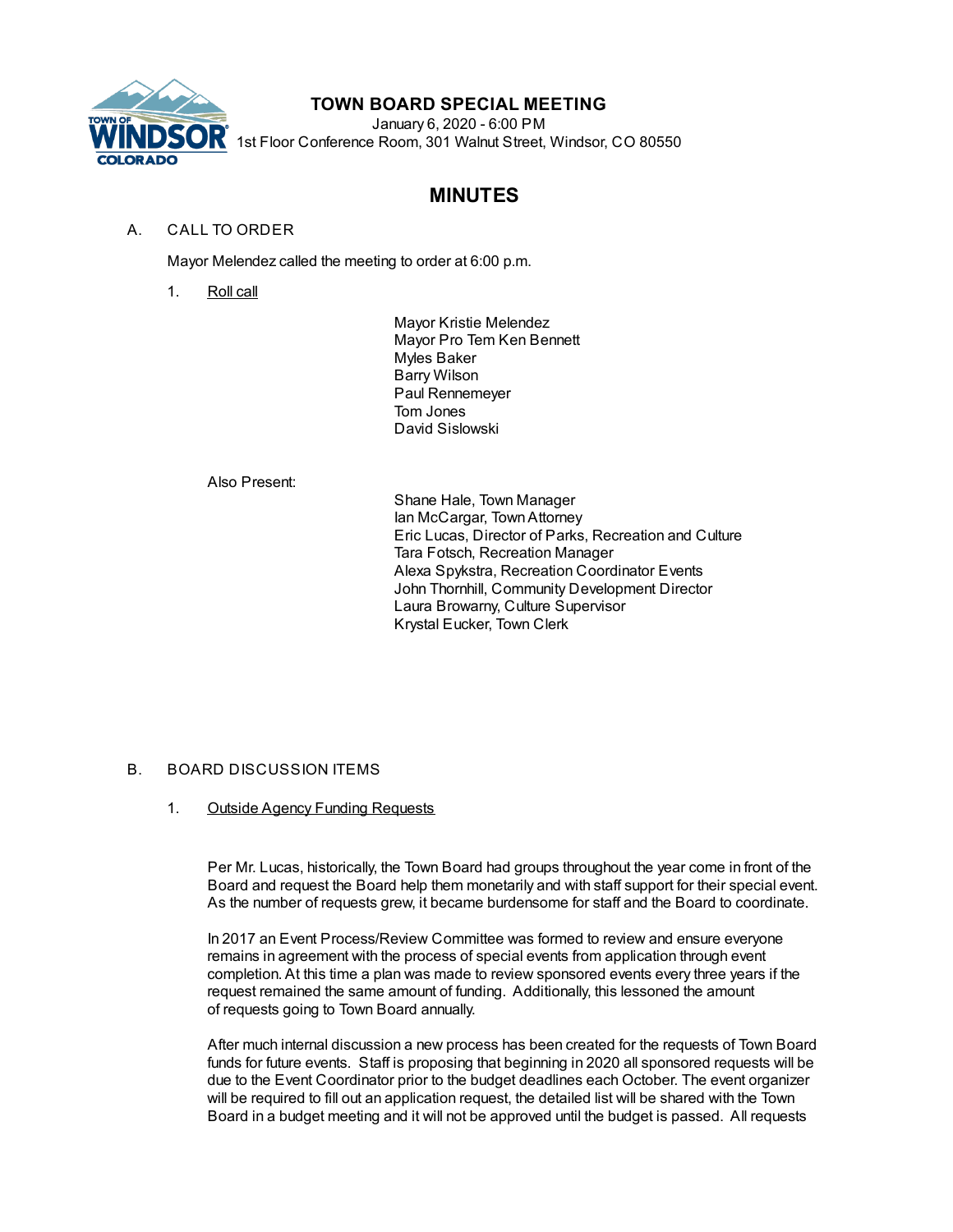will be renewed on an annual basis during the budget cycle. If a request comes after the budget approval process then they will be encouraged to apply in the next budget cycle.

It is our hope that the board and staff will have adequate time to budget and plan for these requests. In the event an entity still wishes to appear before Town Board they could do so, and a small amount of money could be set aside in the budget for this purpose. For example, the local high school band is selected to travel to the Rose Bowl Parade. They would not have known about the selection prior to budget but could appear before Town Board and request funding.

At the work session staff would like review this newly proposed process and have the board discuss and approve the proposed 2020 outside agency funding requests (see attached). This will allow staff time to notify the groups that are awarded funding and for staff to plan for the events. Additionally, if approved staff will immediately implement the new process previously mentioned.

#### 2. Public Art Plan

Per Ms. Browarny, the Town of Windsor currently has two public art pieces installed and one in progress. Knowing the desire to install more public art in Windsor, the Parks, Recreation and Culture Department, applied for and received a Department of Local Affairs (DOLA), grant in February of 2019 to work with the University of Colorado Denver, Colorado Center for Community Development on updating our Public Art Master Plan. The students working on this plan are part of the University Technical Assistance (UTA) Program.

In coordination with Town staff the groups worked throughout 2019, hosting a variety of community meetings, staff meetings and surveys designed to capture the vision, goals, guidelines and implementation strategies for current and future art projects and placement. The plan also suggests creative ways to involve an arts commission and encourage community engagement once the plan is adopted. Once adopted, this plan will provide strategic direction for public art in Windsor that will guide the stakeholders with direction on what art projects to pursue, where to place art and how to handle art commissions.

#### C. EXECUTIVE SESSION

- 1. An executive session pursuant to C.R.S. § 24-6-402 (4) (b) to confer with the TownAttorney for the purpose of receiving legal advice on specific legal questions concerning real property acquisition (Ian D. McCargar)
- 2. An executive session pursuant to Colorado Revised Statutes § 24-6-402 (4)(e)(I) for the purpose of determining positions relative to matters that may be subject to negotiations; developing strategy for negotiations; and instructing negotiators with respect to real property acquisition (Ian D. McCargar)

**Town Board Member Rennemeyer moved to to go intoAn executive session pursuant to C.R.S. § 24-6-402 (4) (b) to confer with the TownAttorney for the purpose of receiving legal advice on specific legal questions concerning real property acquisition (Ian D. McCargar) and an executive session pursuant to Colorado Revised Statutes § 24-6-402 (4)(e)(I) for the purpose of determining positions relative to matters that may be subject to negotiations; developing strategy for negotiations; and instructing negotiators with respect to real property acquisition (Ian D. McCargar), Town Board Member Baker seconded the motion. Roll Call on the vote resulted as follows; Yeas - Baker, Bennett, Jones, Melendez, Rennemeyer, Sislowski, Wilson; Motion Passed.**